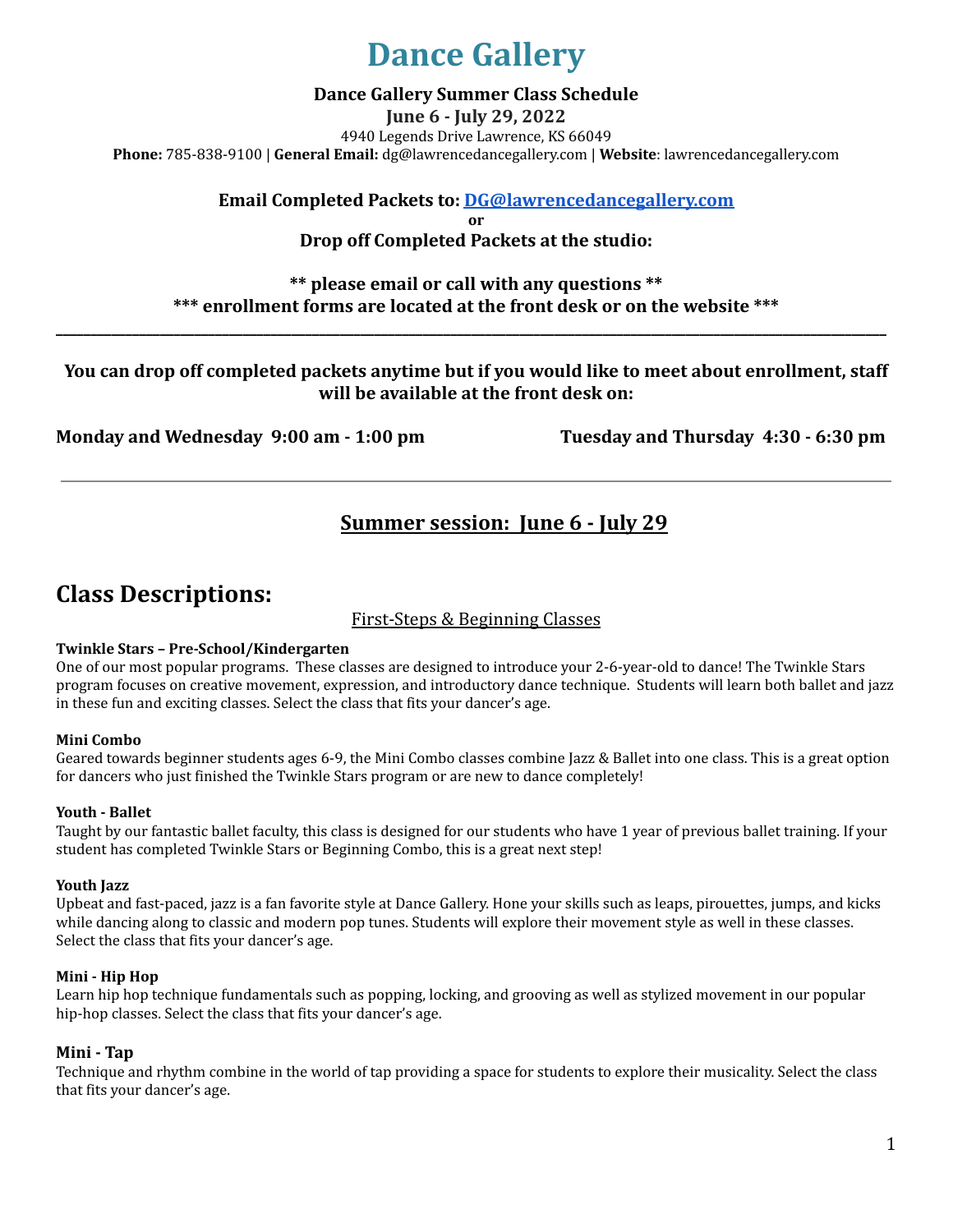## **Summer 2022 - Class Schedule & Important Notes**

| Class Title:                                                                                                                                                                                                                                                                    | Day:         | Time:            | Class Length | Studio |
|---------------------------------------------------------------------------------------------------------------------------------------------------------------------------------------------------------------------------------------------------------------------------------|--------------|------------------|--------------|--------|
| Pre-school/Kindergarten Classes                                                                                                                                                                                                                                                 |              |                  |              |        |
| Our Pre-school/Kindergarten program, Twinkle Stars, incorporates Ballet and Jazz at age-appropriate levels. Appropriate attire for these classes is a leotard<br>(no detachable skirts, please!!), tights, pink ballet shoes, and hair pulled back into a bun or neat ponytail. |              |                  |              |        |
| Twinkle Stars I & II (2-4yrs)                                                                                                                                                                                                                                                   | $\mathsf T$  | 4:00 - 4:30 PM   | 30 Minutes   | C      |
|                                                                                                                                                                                                                                                                                 | R            | 4:00 - 4:30 PM   | 30 Minutes   | C      |
| Twinkle Stars III & IV(4-6yrs)                                                                                                                                                                                                                                                  | Τ            | 4:30 - 5:00 PM   | 30 Minutes   | C      |
|                                                                                                                                                                                                                                                                                 | R.           | 4:30 - 5:00 PM   | 30 Minutes   | C      |
| Twinkle Stars I-IV (tap class)                                                                                                                                                                                                                                                  | Τ            | 5:00 - 5:30 PM   | 30 Minutes   | C      |
|                                                                                                                                                                                                                                                                                 | $\mathsf{R}$ | 5:00 - 5:30 PM   | 30 Minutes   | C      |
| <b>Mini Combo Classes:</b>                                                                                                                                                                                                                                                      |              |                  |              |        |
| Jazz & Ballet (ages 6-9)                                                                                                                                                                                                                                                        | R            | 4:00 - 5:00 PM   | 60 Minutes   | A      |
| <b>Ballet Classes:</b>                                                                                                                                                                                                                                                          |              |                  |              |        |
| Youth Ballet (9-12yrs)                                                                                                                                                                                                                                                          | $\mathsf{R}$ | 5:00 - 6:00 PM   | 60 Minutes   | A      |
| <b>Jazz Classes:</b>                                                                                                                                                                                                                                                            |              |                  |              |        |
| Youth Jazz (9-12yrs)                                                                                                                                                                                                                                                            | $\mathsf{R}$ | 6:00 - 7:00 PM   | 60 Minutes   | A      |
| <b>Hip Hop Classes:</b>                                                                                                                                                                                                                                                         |              |                  |              |        |
| Mini Hip Hop (6-9yrs)                                                                                                                                                                                                                                                           | $\mathsf T$  | 4:00 - 4:30 PM   | 30 Minutes   | A      |
| <b>Youth Tap</b>                                                                                                                                                                                                                                                                |              |                  |              |        |
| Mini Tap (6-9yrs)                                                                                                                                                                                                                                                               | $\mathsf T$  | $6:00 - 6:30$ PM | 30 Minutes   | A      |

#### **Dance Gallery Teaching Staff**

Allie Grammer, Ally Brittian-Waller, Alyssa Bevitt, Anna Hastings, Anna Meissbach, Cathy Patterson, Dani Grossman, Jordan Mayfield, Katie Lomshek, Kristi Haas, Loralea Hubert, Monika Marx, Olivia Ryan, Payton Elliott, Sydney Rebeck

#### **Tuition:**

- Tuition is charged on the 15th of every month, we do not prorate for missed classes.
- All families will setup a parent account via Jackrabbit for Dance Gallery (you will receive email instructions after returning your enrollment form to us)
- All tuition will be paid via automatic MONTHLY payments with a credit card on file (unless other arrangements are made and approved)

#### **Refunds:**

Registration is for the entire Summer session. If students drop classes during the session, **NO REFUNDS** will be given. We will cancel any upcoming payments **if notified in writing at least 10 days prior to next billing date.**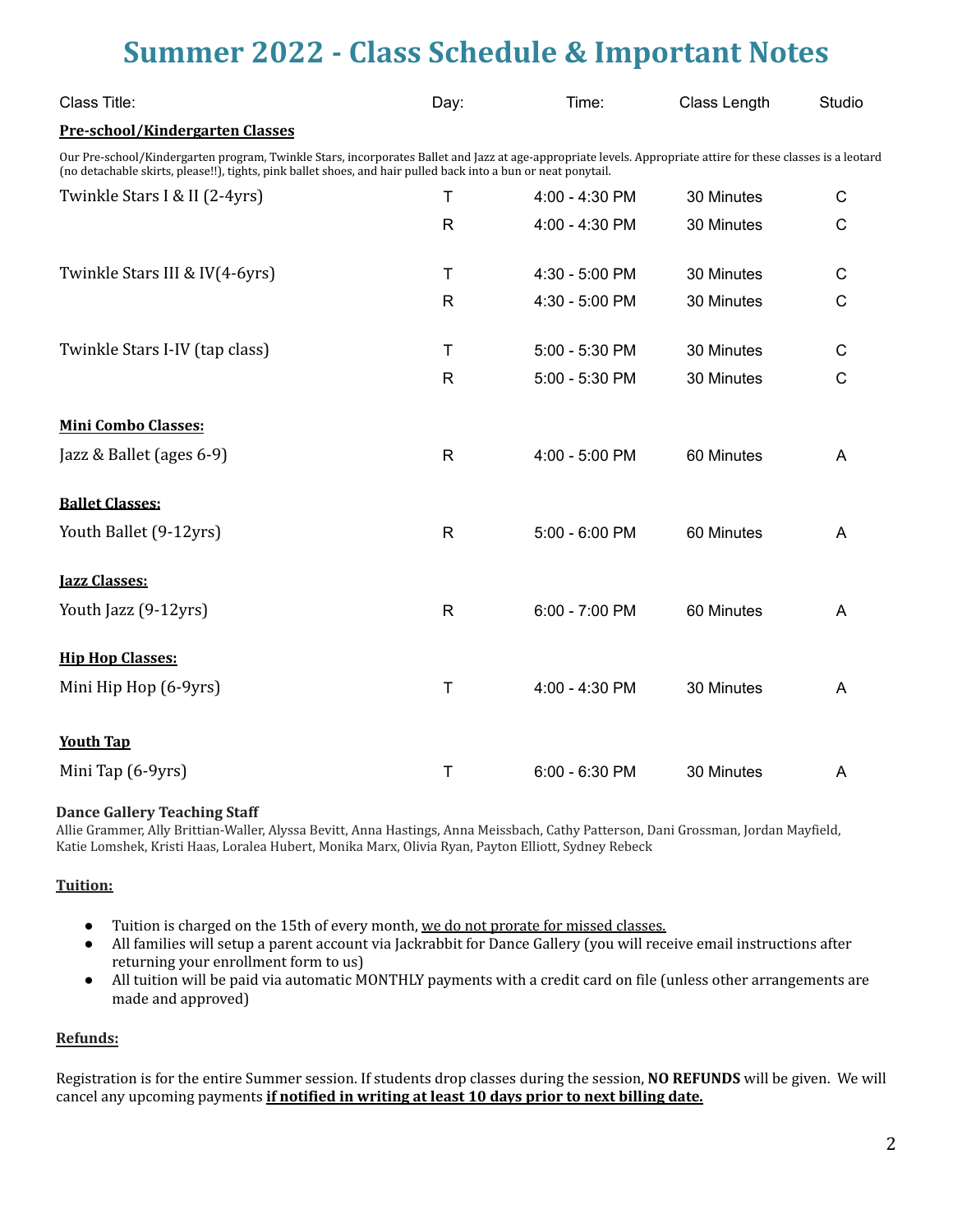## **Dance Gallery Summer Enrollment Form June 6 - July 29, 2022**

### **The following must be signed by parent or legal guardian before admission to class:**

- 1. I am aware and agree that dance, tumbling and acrobatics involve risks. In consideration of my child's participation in these activities, I release and discharge DG, LLC, UBT Investments, LLC and its instructors from any and all liability arising from accident, injury, and illness that my child may suffer as a result of their participation in these activities. I also understand that dance and tumbling require some hands-on instruction and spotting and will notify the director if this is a problem for me or my child. Please note, to allow for the best learning experience final class placements are at the discretion of the studio director. **Initial \_\_\_\_\_\_\_\_\_**
- 2. Dance Gallery processes payments by charging credit cards each month, unless other arrangements are made and approved. I understand that I am responsible for keeping my active/unexpired credit card number on file with Dance Gallery. I acknowledge that I am responsible for notifying them of any changes to the card prior to the 1st of each month and I understand that there is a \$10 service charge for declined payments. I agree to allow Dance Gallery to charge my credit card on or after the agreed upon dates to cover dance expenses for my child. **Initial \_\_\_\_\_\_\_\_\_**
- 3. I understand that I am registering my child for the entire Summer session, beginning in June and ending in July. If my child decides that he/she no longer wishes to participate, *no refunds* will be given. Those paying monthly/or in installments need to let Dance Gallery know in writing that they wish to no longer participate in classes at least 10 days prior to the billing date to avoid any future payments**. Initial \_\_\_\_\_\_\_\_\_\_**
- 4. I agree to allow Dance Gallery to use photographs of my child for promotional use on advertising, website, Facebook, etc. **Initial\_\_\_\_\_\_\_\_\_\_\_\_\_**

I have read the enrollment information and class fee information and understand Dance Gallery's policies.

| Parent or Legal Guardian's Signature | Date |
|--------------------------------------|------|
|--------------------------------------|------|